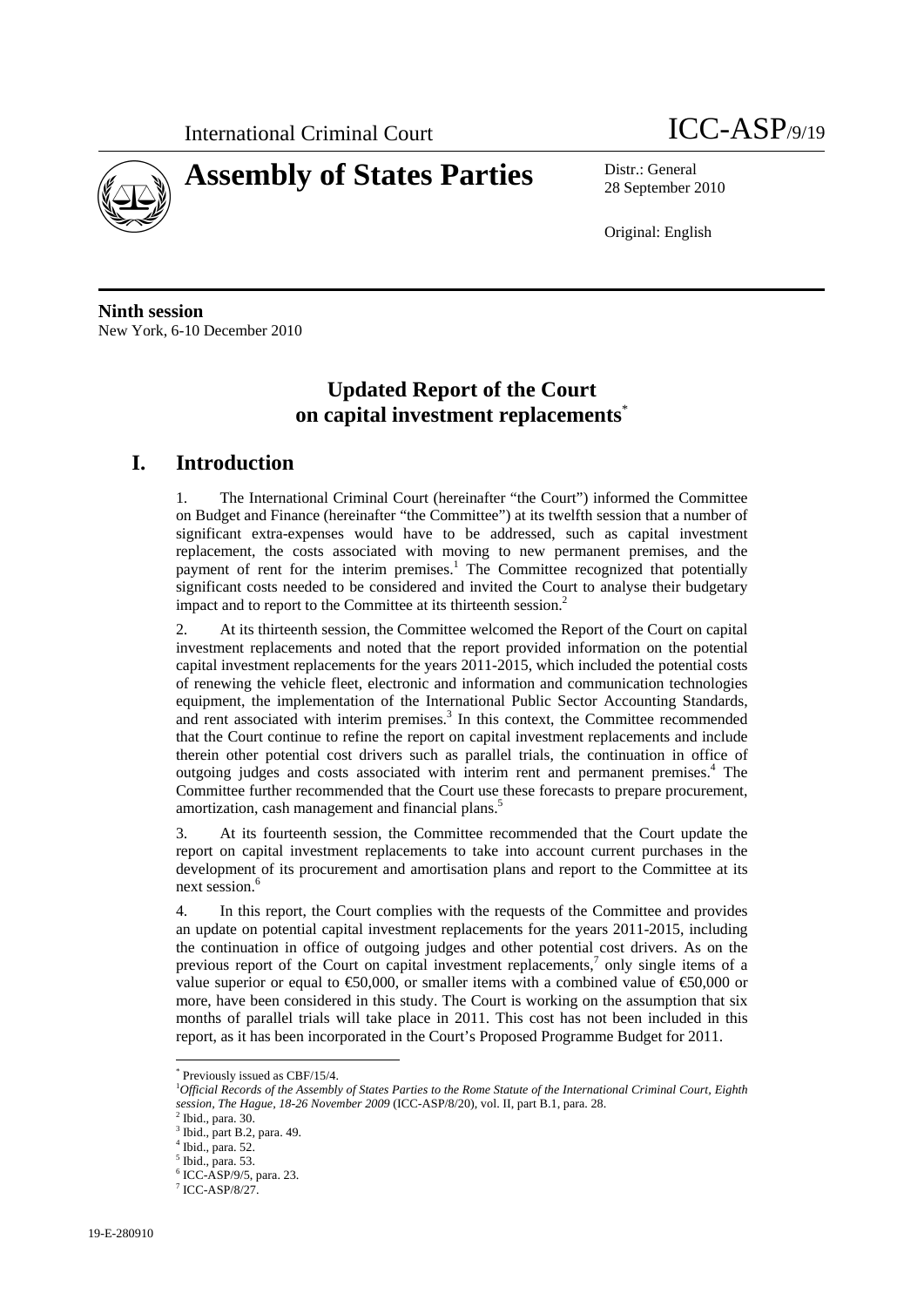## **II. Replacements**

5. Capital investment replacements have been grouped into two categories: vehicles and equipment, both in the field and at headquarters.

#### **A. Vehicles**

6. The Court is looking to cut costs by extending vehicle replacement cycles so that cash flow can be diverted toward other expenditures. Even though assets are ideally replaced in five-year cycles, the Court has managed to extend vehicle lifetimes by taking account of technical improvements in new models, while ensuring that the vehicles remain safe, and that there is minimal impact on maintenance.

7. For example, it will be recalled that the Court, in its report on capital investment replacements,<sup>8</sup> informed the Committee that the potential investment for vehicles in 2011 would be €1,562,987. The Court's strategy of keeping vehicles in service longer has resulted in a substantial reduction in this figure, showing a capital investment requirement of €134,182 for 2011.

8. The Court is also envisaging downsizing its presence in Chad, with plans to close the Abeche office. Although a number of vehicular assets will remain on site to cater for ad hoc mission requirements, other assets are likely to be transferred to other areas of operations as required.

9. Table 1 shows an update on potential purchase requirements for vehicles for the years 2011-2015.

|                                                          |     |                     |                                                 |                                                |                                                 |                                                |                                                 | Expected year of replacement / acquisition     |                                                 |                                                |                                                 |                                                |
|----------------------------------------------------------|-----|---------------------|-------------------------------------------------|------------------------------------------------|-------------------------------------------------|------------------------------------------------|-------------------------------------------------|------------------------------------------------|-------------------------------------------------|------------------------------------------------|-------------------------------------------------|------------------------------------------------|
|                                                          |     |                     |                                                 | 2011                                           |                                                 | 2012                                           |                                                 | 2013                                           |                                                 | 2014                                           |                                                 | 2015                                           |
| <b>Item</b>                                              | Qty | Year of<br>purchase | Original<br>Acquisition/<br>Replacement<br>Plan | Revised<br>Acquisition/<br>Replacement<br>Plan | Original<br>Acquisition/<br>Replacement<br>Plan | Revised<br>Acquisition/<br>Replacement<br>Plan | Original<br>Acquisition/<br>Replacement<br>Plan | Revised<br>Acquisition/<br>Replacement<br>Plan | Original<br>Acquisition/<br>Replacement<br>Plan | Revised<br>Acquisition/<br>Replacement<br>Plan | Original<br>Acquisition/<br>Replacement<br>Plan | Revised<br>Acquisition/<br>Replacement<br>Plan |
| <b>Field offices</b>                                     |     |                     |                                                 |                                                |                                                 |                                                |                                                 |                                                |                                                 |                                                |                                                 |                                                |
| Vehicle, Toyota Land Cruiser -<br>N'Djamena              | 01  | 2005                | 50,285                                          | $\boldsymbol{0}$                               | $\mathbf{0}$                                    | 50,285                                         |                                                 |                                                |                                                 |                                                |                                                 |                                                |
| Vehicle, Toyota Corolla -<br>N'Djamena                   | 01  | 2009                |                                                 |                                                |                                                 |                                                |                                                 |                                                | 25,000                                          | 25,000                                         |                                                 |                                                |
| Vehicle, Toyota Land Cruiser -<br>Abeche                 | 05  | 2005                | 286,071                                         | $\mathbf{0}$                                   | $\mathbf{0}$                                    | 286,071                                        |                                                 |                                                |                                                 |                                                |                                                 |                                                |
| Vehicle, Toyota Land Cruiser-<br>Bunia                   | 02  | 2006                | 216,089                                         | $\mathbf{0}$                                   | $\mathbf{0}$                                    | 216,089                                        |                                                 |                                                |                                                 |                                                |                                                 |                                                |
| Vehicle, Nissan Patrol - Bunia                           | 02  | 2005                | 68,364                                          | 34,182                                         | $\mathbf{0}$                                    | 34,182                                         |                                                 |                                                |                                                 |                                                |                                                 |                                                |
| Vehicle, Nissan (3 Terrano, 1<br>Patrol) - Kampala       | 04  | 2005                | 200,000                                         | 50,000                                         | $\bf{0}$                                        | 150,000                                        |                                                 |                                                |                                                 |                                                |                                                 |                                                |
| Vehicle, Toyota Land Cruiser-<br>Kampala                 | 02  | 2006                | 216,089                                         | $\boldsymbol{0}$                               | $\mathbf{0}$                                    | 216,089                                        |                                                 |                                                |                                                 |                                                |                                                 |                                                |
| Vehicle, Nissan Patrol -<br>Kampala                      | 02  | 2007                |                                                 |                                                | 73,159                                          | 73,159                                         |                                                 |                                                |                                                 |                                                |                                                 |                                                |
| Vehicle, Toyota Land Cruiser-<br>Bangui                  | 05  | 2008                |                                                 |                                                |                                                 |                                                | 250,211                                         | 250,211                                        |                                                 |                                                |                                                 |                                                |
| Vehicle, Toyota (1 Mini Bus<br>Hiace, 1 Avanza) - Bangui | 02  | 2009                |                                                 |                                                |                                                 |                                                |                                                 |                                                | 50,000                                          | 50,000                                         |                                                 |                                                |
| Vehicle, Nissan (1 Terrano, 2<br>Patrol) - Kinshasa      | 03  | 2005                | 150,000                                         | 50,000                                         | $\bf{0}$                                        | 100,000                                        |                                                 |                                                |                                                 |                                                |                                                 |                                                |
| Vehicle, Toyota Mini Bus Hiace<br>- Kinshasa             | 01  | 2009                |                                                 |                                                |                                                 |                                                |                                                 |                                                | 35,000                                          | 35,000                                         |                                                 |                                                |
| Vehicle, Toyota Land Cruiser-<br>Kinshasa                | 02  | 2006                | 216,089                                         | $\mathbf{0}$                                   | $\bf{0}$                                        | 216,089                                        |                                                 |                                                |                                                 |                                                |                                                 |                                                |
| Vehicle, Nissan Patrol-<br>Kinshasa                      | 02  | 2009                |                                                 |                                                |                                                 |                                                |                                                 |                                                | 121,249                                         | 121,249                                        |                                                 |                                                |
| <b>Headquarters</b>                                      |     |                     |                                                 |                                                |                                                 |                                                |                                                 |                                                |                                                 |                                                |                                                 |                                                |
| Vehicle, BMW 530i (passenger)                            | 01  | 2010*               | $\mathbf{0}$                                    | $\mathbf{0}$                                   | $\mathbf{0}$                                    | 45,000                                         |                                                 |                                                |                                                 |                                                | 40,000                                          | $\mathbf{0}$                                   |
| Vehicle, Mercedes Benz<br>(passenger)                    | 01  | 2009                |                                                 |                                                |                                                 |                                                |                                                 |                                                | 40,000                                          | 37,000                                         |                                                 |                                                |
| Vehicle, BMW 530i (passenger)                            | 01  | 2010*               |                                                 |                                                | $\mathbf{0}$                                    | 45,000                                         |                                                 |                                                |                                                 |                                                | 40,000                                          | $\mathbf{0}$                                   |
| Van, Renault Espace (passenger)                          | -01 | 2010**              | 30,000                                          | $\mathbf{0}$                                   |                                                 |                                                |                                                 |                                                |                                                 |                                                |                                                 |                                                |
| Van, Renault Espace (passenger)                          | 01  |                     | 30,000                                          | $\mathbf{0}$                                   |                                                 |                                                |                                                 |                                                |                                                 |                                                |                                                 |                                                |
| Vehicle BMW 520D (passenger) 01                          |     | 2009                | 30,000                                          | $\mathbf{0}$                                   |                                                 |                                                |                                                 |                                                | $\mathbf{0}$                                    | 37,000                                         |                                                 |                                                |

#### **Table 1: Capital investment replacements - vehicles**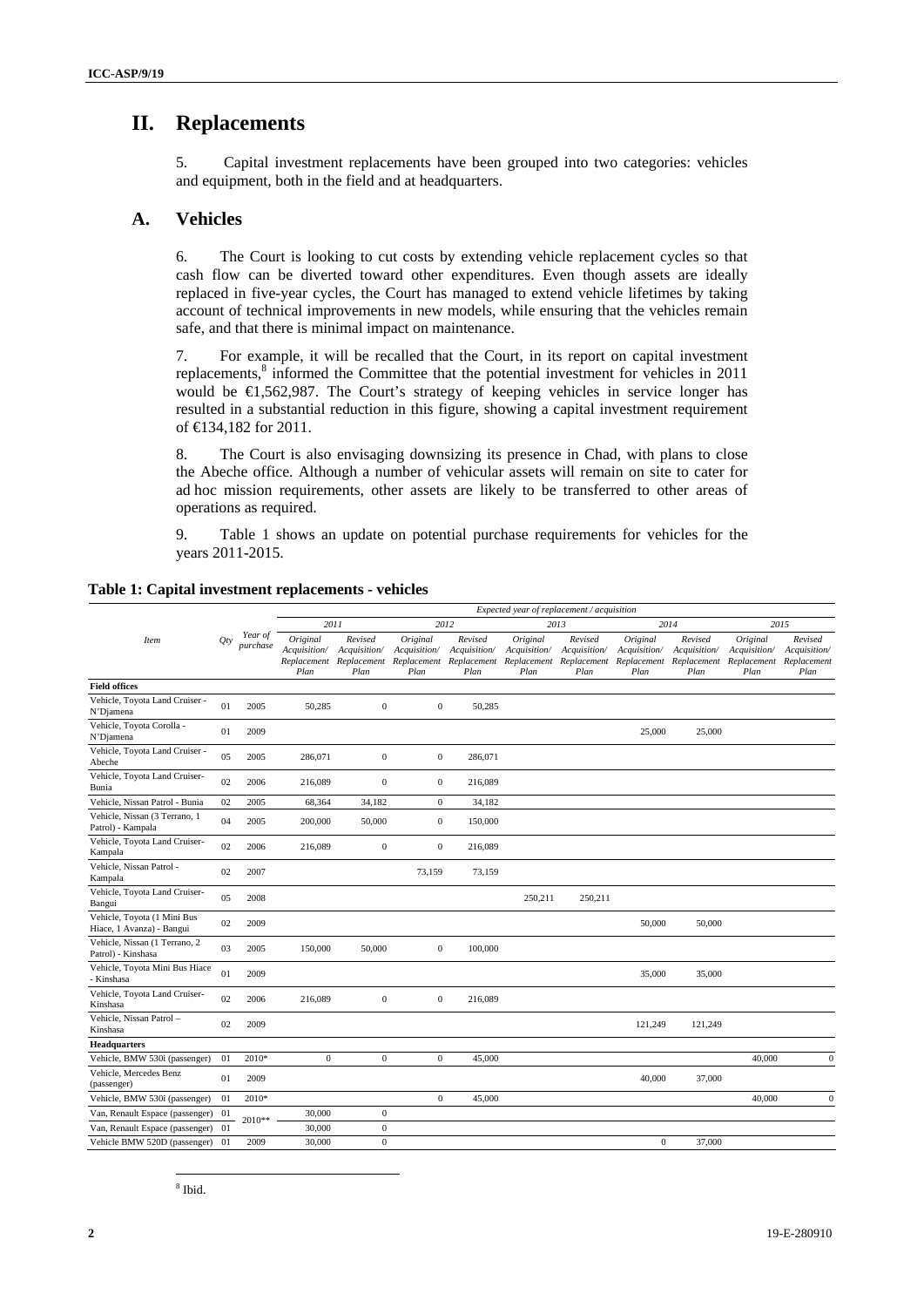|                                                                              |                 |                     | Expected year of replacement / acquisition      |                                                |                                                 |                                                |                                                 |                                                |                                                 |                                                |                                                 |                                                |
|------------------------------------------------------------------------------|-----------------|---------------------|-------------------------------------------------|------------------------------------------------|-------------------------------------------------|------------------------------------------------|-------------------------------------------------|------------------------------------------------|-------------------------------------------------|------------------------------------------------|-------------------------------------------------|------------------------------------------------|
|                                                                              |                 |                     | 2011                                            |                                                |                                                 | 2012                                           |                                                 | 2013                                           |                                                 | 2014                                           |                                                 | 2015                                           |
| <b>Item</b>                                                                  | Qty             | Year of<br>purchase | Original<br>Acquisition/<br>Replacement<br>Plan | Revised<br>Acquisition/<br>Replacement<br>Plan | Original<br>Acquisition/<br>Replacement<br>Plan | Revised<br>Acquisition/<br>Replacement<br>Plan | Original<br>Acquisition/<br>Replacement<br>Plan | Revised<br>Acquisition/<br>Replacement<br>Plan | Original<br>Acquisition/<br>Replacement<br>Plan | Revised<br>Acquisition/<br>Replacement<br>Plan | Original<br>Acquisition/<br>Replacement<br>Plan | Revised<br>Acquisition/<br>Replacement<br>Plan |
| Van, Chrysler (passenger)                                                    | 01              | 2008                |                                                 |                                                |                                                 |                                                | 30,000                                          | 36,000                                         |                                                 |                                                |                                                 |                                                |
| Van, Renault Modus (passenger)                                               | -01             | 2005                | 20,000                                          | $\mathbf{0}$                                   |                                                 |                                                |                                                 |                                                | $\mathbf{0}$                                    | 19,000                                         |                                                 |                                                |
| Van, Renault Trafic8 (passenger) 01                                          |                 | 2004                |                                                 |                                                | 25,000                                          | 39,000                                         |                                                 |                                                |                                                 |                                                |                                                 |                                                |
| Van, Renault Trafic9 (passenger) 01                                          |                 | 2004                |                                                 |                                                | 30,000                                          | $\mathbf{0}$                                   |                                                 |                                                | $\mathbf{0}$                                    | 31,500                                         |                                                 |                                                |
| Van, Renault (cargo)                                                         | 01              | 2004                | 30,000                                          | $\mathbf{0}$                                   | $\mathbf{0}$                                    | 24,000                                         |                                                 |                                                |                                                 |                                                |                                                 |                                                |
| Van, Renault Kangoo<br>(passenger)                                           | 01              | 2004                | 20,000                                          | $\mathbf{0}$                                   |                                                 |                                                | $\mathbf{0}$                                    | 19,000                                         |                                                 |                                                |                                                 |                                                |
| <b>Vehicles</b> (Initial Response<br>Systems, Victims and Witnesses<br>Unit) | 3.5<br>$\alpha$ | 2009-10             |                                                 |                                                |                                                 |                                                |                                                 |                                                |                                                 |                                                | 87,500                                          | $\mathbf{0}$                                   |
| Total $\in$                                                                  |                 |                     | 1,562,987                                       | 134,182                                        | 128,159                                         | 1,494,964                                      | 280,211                                         | 305,211                                        | 271,249                                         | 355,749                                        | 167,500                                         | $\bf{0}$                                       |

*\*Original acquisitions planned before 2011, however, rescheduled as per table above.* 

*\*\* Acquisition brought forward to 2010.* 

### **B. Equipment**

10. This category includes mainly information and telecommunications equipment, audio-visuals, X-ray machines and security systems.

11. Table 2 below shows an update of the Court's capital investment replacements and new requirements for equipment for the years 2011-2015. Some of the acquisitions originally planned for 2011 have already taken place and have been funded by small savings in other projects. For example, the cooling systems for Local Area Network (LAN) rooms and for the audio-visual courtrooms were installed during the Easter recess of 2010. The total cost was less than estimated  $(\text{\textcircled{f5}}, 620)$  due to efficiencies in carrying out the work. The project was funded by cost savings throughout the General Services Section (GSS) budget. Similarly, the replacement of fluorescent light bulbs and starters was completed in 2010. Furthermore, the Court replaced the electronic locks for the Access Control System in 2010. This project was not originally on the capital investment plan, but due to an increasing number of breakages and failures, it became obvious that all locks should be replaced. The cost was  $64,335$ , and the project was also funded through the GSS budget.

12. With regard to the need to replace or acquire information and communication technologies equipment, the Court is restricting its investments to standard hardware in order to keep the overall budget down. However, this situation will be not sustainable in the medium-to-long term. For example, the Storage Area Network (SAN), designed to consolidate data storage and facilitate data availability has a typical shelf-life of 5 years. The Court's SAN has been significantly expanded over the past six years and has now become outdated, and replacement components and operating system software are no longer commercially available. As a result, the entire SAN requires replacement in order to minimize disruptions and retain access to the organization's data. The risk of service interruption if the SAN is not replaced is very high. Information systems connected to the SAN include all network folders and systems such as eCourt document management, SAP, electronic Court system and email.

13. Furthermore, the Long-Term Archive depends on the availability of the new SAN. The Court has accumulated a large amount of data over the past eight years. Currently, all information is available online and this places a great strain on the back-up and restore procedures. It currently takes more than fourteen hours to back up the Court's data, and in many cases some data cannot be backed up because the back-up window is too small for the amount of data requiring back-up. A data archive system is required to move older static data that is not accessed frequently to cheaper and slower disks and tapes in order to manage the organization's data more effectively. This is standard industry best practice and will improve the reliability of the back-up and restores. Failure to have a long-term archive system will result in the continuous expansion of the SAN and will be much more expensive in the long term.

<sup>9</sup> Quantity of vehicles depends on local Initial Response Systems requirements, capacity of local Initial Response Systems partners, etc.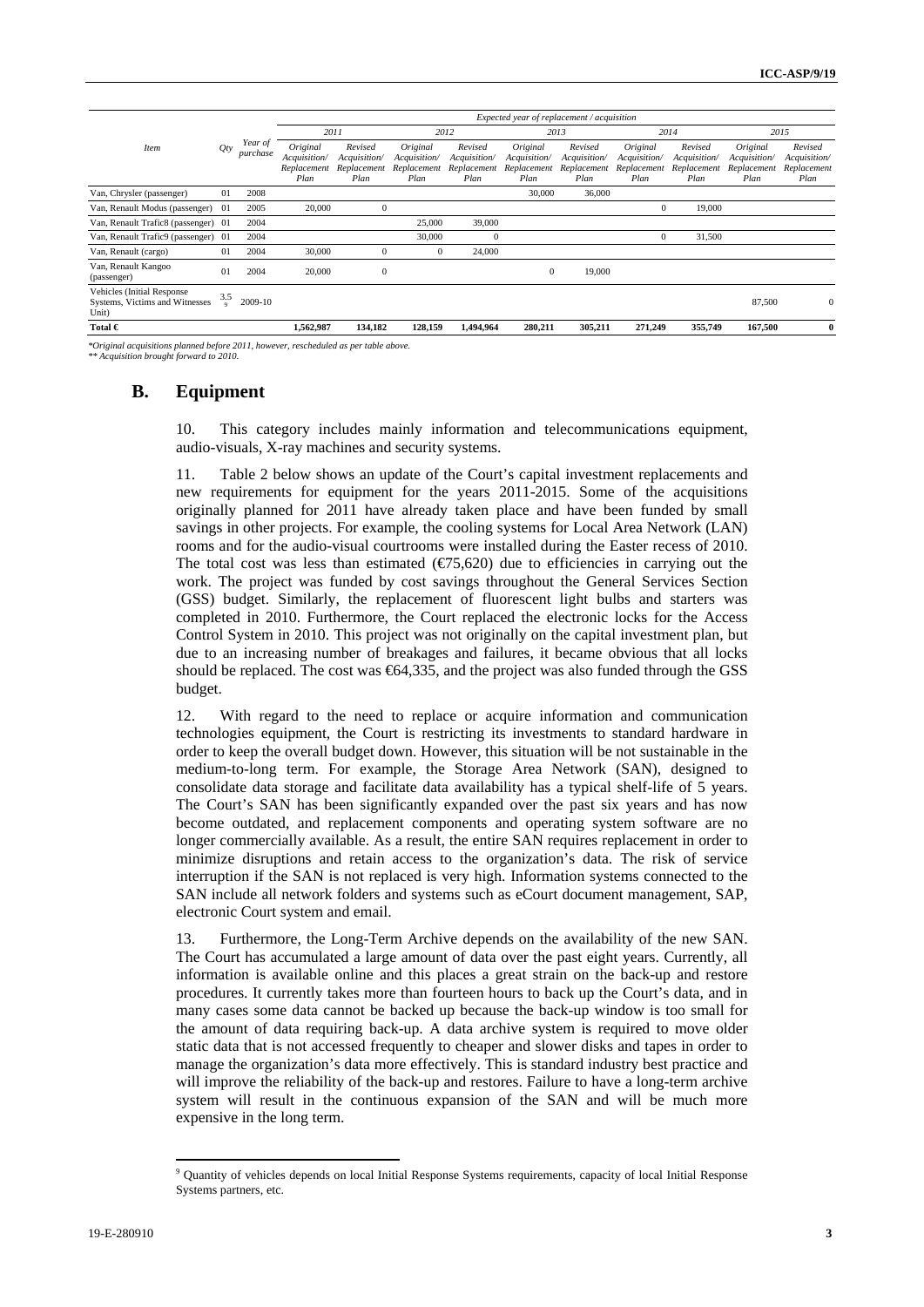### **Table 2: Capital investment replacements – equipment**

|                                                                                                   |                |                     |                    |                                                       |                  |                               |                  | Expected year of replacement / acquisition                                                                                                                                         |                                 |                               |                                 |                               |
|---------------------------------------------------------------------------------------------------|----------------|---------------------|--------------------|-------------------------------------------------------|------------------|-------------------------------|------------------|------------------------------------------------------------------------------------------------------------------------------------------------------------------------------------|---------------------------------|-------------------------------|---------------------------------|-------------------------------|
|                                                                                                   |                |                     |                    | 2011                                                  |                  | 2012                          |                  | 2013                                                                                                                                                                               |                                 | 2014                          |                                 | 2015                          |
| Item                                                                                              | <i>Qty</i>     | Year of<br>purchase | Original<br>t Plan | Revised<br>Replacemen Replacement Replacement<br>Plan | Original<br>Plan | Revised<br>eplacement<br>Plan | Original<br>Plan | Revised<br>Acquisition/ Acquisition/ Acquisition/ Acquisition/R Acquisition/ Acquisition/R Acquisition/ Acquisition/R Acquisition/ Acquisition/R<br>Replacement eplacement<br>Plan | Original<br>Replacement<br>Plan | Revised<br>eplacement<br>Plan | Original<br>Replacement<br>Plan | Revised<br>eplacement<br>Plan |
| <b>Field offices</b>                                                                              |                |                     |                    |                                                       |                  |                               |                  |                                                                                                                                                                                    |                                 |                               |                                 |                               |
| Terminal, trailer-mounted 3.9 -<br>Abeche                                                         | 01             | 2006                | 122,603            | $\Omega$                                              | $\mathbf{0}$     | 122,603                       |                  |                                                                                                                                                                                    |                                 |                               |                                 |                               |
| Terminal, trailer-mounted 3.9 -<br>Bangui                                                         | 01             | 2007                |                    |                                                       | 119,809          | 119,809                       |                  |                                                                                                                                                                                    |                                 |                               |                                 |                               |
| Terminal, trailer-mounted 3.9 -<br>Bunia                                                          | 01             | 2007                |                    |                                                       | 119,809          | 119,809                       |                  |                                                                                                                                                                                    |                                 |                               |                                 |                               |
| Fixed videoconference system at<br>all field offices                                              | 0 <sub>5</sub> | new                 | 250,000            | $\boldsymbol{0}$                                      | $\boldsymbol{0}$ | 250,000                       |                  |                                                                                                                                                                                    |                                 |                               | 250,000                         | $\Omega$                      |
| <b>Headquarters</b>                                                                               |                |                     |                    |                                                       |                  |                               |                  |                                                                                                                                                                                    |                                 |                               |                                 |                               |
| X-ray machine - 5030 (will be<br>replaced by 6040 or equivalent)                                  | 02             | 2003                |                    |                                                       |                  |                               | 120,000          | 120,000                                                                                                                                                                            |                                 |                               |                                 |                               |
| $X$ -ray machine $-6040$                                                                          | 01             | 2003                |                    |                                                       |                  |                               | 60,000           | 60,000                                                                                                                                                                             |                                 |                               |                                 |                               |
| $X$ -ray machine $-100/100$                                                                       | 01             | 2003                |                    |                                                       |                  |                               | 100,000          | 100,000                                                                                                                                                                            |                                 |                               |                                 |                               |
| $X$ -ray machine $-6040$                                                                          | 02             | 2004                |                    |                                                       |                  |                               |                  |                                                                                                                                                                                    | 120,000                         | 120,000                       |                                 |                               |
| X-ray machine - 5030 (will be<br>replaced by 6040 or equivalent)                                  | 02             | 2004                |                    |                                                       |                  |                               |                  |                                                                                                                                                                                    | 120,000                         | 120,000                       |                                 |                               |
| $X$ -ray machine $-6040$                                                                          | 01             | 2004                |                    |                                                       |                  |                               |                  |                                                                                                                                                                                    | 60,000                          | 60,000                        |                                 |                               |
| Access control system (upgrade<br>of access cards and card readers)                               | 01             | 2003-04             | 75,000             | $\mathbf{0}$                                          | $\boldsymbol{0}$ | 75,000                        |                  |                                                                                                                                                                                    |                                 |                               |                                 |                               |
| Cooling system for Local Area<br>Network (LAN) rooms                                              | 02             | 2004                | 50,000             | $\mathbf 0$                                           |                  |                               |                  |                                                                                                                                                                                    |                                 |                               |                                 |                               |
| Cooling system for audio-visual<br>(AV) courtrooms and LAN<br>room                                | 03             | new                 | 77,000             | $\boldsymbol{0}$                                      |                  |                               |                  |                                                                                                                                                                                    |                                 |                               |                                 |                               |
| Power/data pillars for power and<br>data connection                                               |                |                     | 100,000            | $\mathbf{0}$                                          | $\overline{0}$   | 100,000                       |                  |                                                                                                                                                                                    |                                 |                               |                                 |                               |
| Total replacement of fluorescent 10,<br>light bulbs and starters                                  | 000            |                     | 65,000             | $\boldsymbol{0}$                                      |                  |                               |                  |                                                                                                                                                                                    |                                 |                               |                                 |                               |
| CCTV and PC monitors in<br>control systems                                                        |                | 2004                | 55,750             | $\boldsymbol{0}$                                      | $\boldsymbol{0}$ | 55,750                        |                  |                                                                                                                                                                                    |                                 |                               |                                 |                               |
| Computers MM800 and servers<br>that manage security system                                        |                | 2004                | 50,000             | $\mathbf{0}$                                          | $\mathbf{0}$     | 50,000                        |                  |                                                                                                                                                                                    |                                 |                               |                                 |                               |
| Storage Area Network (for<br>storage and retrieval of all<br>documents and transactional<br>data) | 01             | 2005-06             | 2,020,000          | $\mathbf{0}$                                          | $\boldsymbol{0}$ | 2,020,000                     |                  |                                                                                                                                                                                    |                                 |                               |                                 |                               |
| Courtroom equipment<br>(staggered) replacement: all<br>audio-visuals and network<br>equipment     | 01             | 2003-04             |                    |                                                       | 675,000          | 425,000                       | 675,000          | 675,000                                                                                                                                                                            | 675,000                         | 675,000                       | 675,000                         | 675,000                       |
| Public Key Infrastructure (safe<br>encrypted method for sending<br>confidential documents)        | 01             | 2006                |                    |                                                       |                  |                               |                  |                                                                                                                                                                                    | 200,000                         | 200,000                       |                                 |                               |
| Video Matrix at all input points                                                                  | 01             | new                 |                    |                                                       | 400,000          | $\boldsymbol{0}$              | $\boldsymbol{0}$ | 400,000                                                                                                                                                                            |                                 |                               |                                 |                               |
| Long-term archive system                                                                          | 01             | new                 | 500,000            | $\mathbf{0}$                                          | $\mathbf{0}$     | 500,000                       |                  |                                                                                                                                                                                    |                                 |                               |                                 |                               |
| Video on demand system                                                                            | 01             | new                 | 250,000            | $\mathbf{0}$                                          | $\mathbf{0}$     | 250,000                       |                  |                                                                                                                                                                                    | 250,000                         |                               |                                 |                               |
| Online disclosure platform                                                                        | 01             | new                 |                    |                                                       | 270,000          | $\boldsymbol{0}$              | $\boldsymbol{0}$ | 270,000                                                                                                                                                                            |                                 |                               |                                 |                               |
| Integrated analysis platform                                                                      | 01             | new                 | 200,000            | $\overline{0}$                                        | $\overline{0}$   | 200,000                       |                  |                                                                                                                                                                                    |                                 |                               |                                 |                               |
| Total $\in$                                                                                       |                |                     | 3,815,353          | $\bf{0}$                                              | 1,584,618        | 4,287,971                     | 955,000          | 1,625,000                                                                                                                                                                          | 1,425,000                       | 1,175,000                     | 925,000                         | 675,000                       |

# **III. International Public Sector Accounting Standards (IPSAS)**

14. As requested by the Committee at its fourteenth session, the Court has reviewed its cost estimate for IPSAS implementation in light of further consideration of the experience of other organizations.<sup>10</sup> As a result, the Court has managed to reduce its budget to support IPSAS adoption as shown in Table 3 below.

15. A separate report addressing the adoption of IPSAS will be presented to the Committee at its fifteenth session.

|  |  |  | Table 3: Other capital investments: IPSAS |  |
|--|--|--|-------------------------------------------|--|
|--|--|--|-------------------------------------------|--|

|                              | 2010     | 2011                                                             | 2012 | 2013 | 2014 | 2015                                                                                   |        |
|------------------------------|----------|------------------------------------------------------------------|------|------|------|----------------------------------------------------------------------------------------|--------|
|                              | Original |                                                                  |      |      |      | Update Original Update Original Update Original Update Original Update Original Update |        |
| IPSAS<br>adoption $\epsilon$ | 409,400  | 0 652,800 332,600 677,800 635,200 174,467 600,200 53,835 285,200 |      |      |      |                                                                                        | 64.350 |

 $10$  ICC-ASP/9/5, para. 42.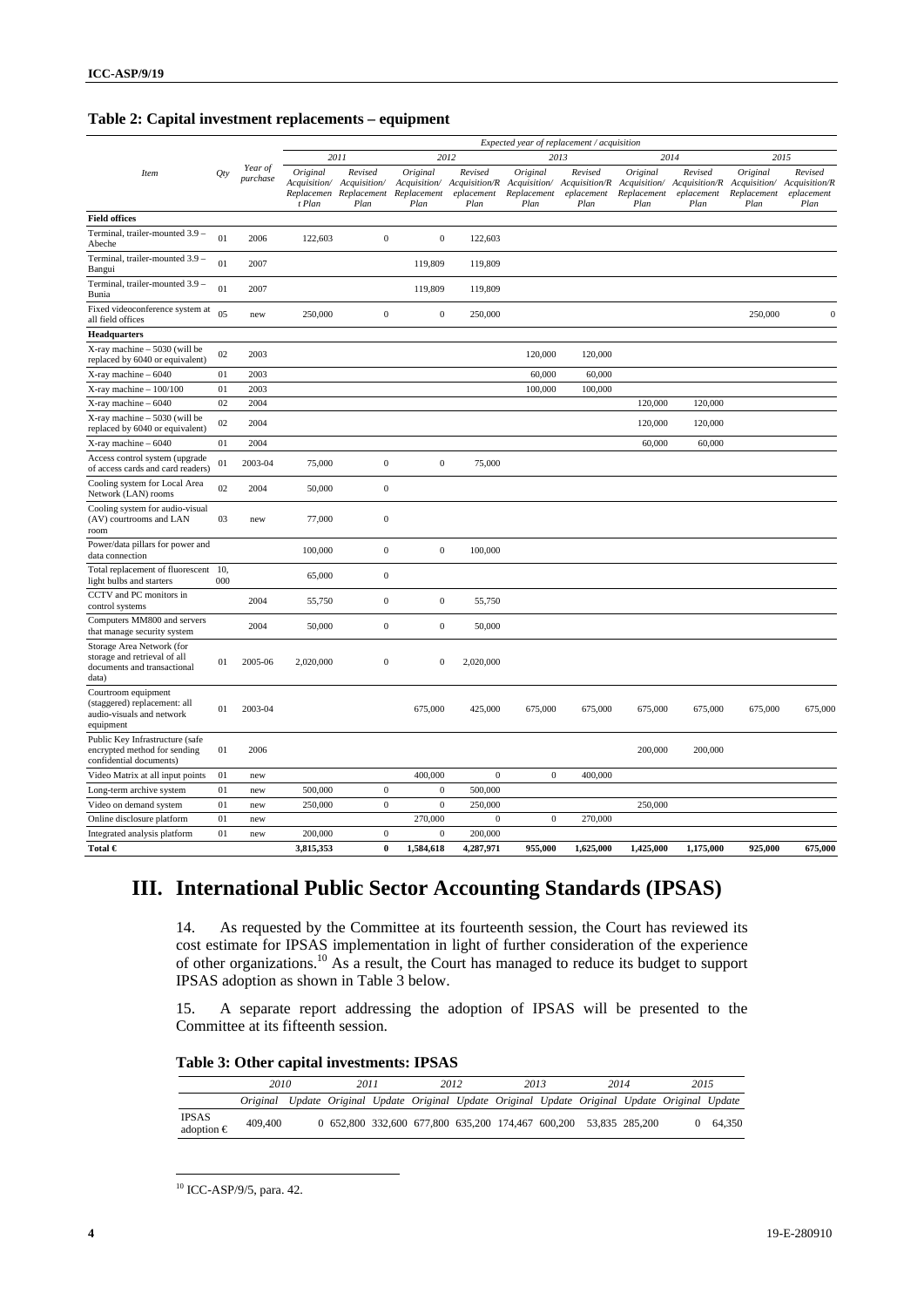# **IV. Premises**

16. At its thirteenth session, the Committee was informed that the Court will incur rental costs until completion of the permanent premises in 2014. In 2012, following expiry of the rent-free period, the Court's pro rata share of the rent for the interim premises would be €3,181,258, increasing to an estimated  $€$ 6,362,516 in 2013.<sup>11</sup>

17. According to the schedule of the Project Director's Office, the relocation to permanent premises will not take place before late 2014. Therefore, rental costs will also be incurred in 2014.

18. The Court is beginning negotiations with the Host State with a view to securing a rent reduction, and is also asking States to support this in their own bilateral contacts with the Host State. This may also be an issue for the Assembly to consider.

19. Furthermore, the Court expects to have to pay for preventive and responsive maintenance following expiry of the rent-free period. Table 4 illustrates the budgetary impact associated with the payment of rent and maintenance for the interim premises starting in mid-2012.

#### **Table 4: Rental - interim premises**

|                               | 2011 | 2012      | 2013      | 2014      | 2015 |
|-------------------------------|------|-----------|-----------|-----------|------|
| Rent, interim premises        |      | 3.181.258 | 6.362.516 | 6.362.516 |      |
| Maintenance, interim premises |      | 287.760   | 575.520   | 575,520   |      |
| Total $\in$                   |      | 3.469.018 | 6.938.036 | 6.938.036 |      |

20. A working group including representatives of Information and Communication Technologies (ICT), Security and Safety (SSS), General Services (including the Facilities Management Unit and Procurement), Public Information and Documentation Section (PIDS), and the Registry's Project Office Permanent Premises (POPP), has been established and commenced its work. The task of the working group is to develop and coordinate strategies (e.g. ICT strategy, security strategy, catering strategy, moving strategy, etc.) for the permanent premises.

21. To ensure that any new capital purchases will be fully compatible with the requirements and technical specifications of the new premises, FMU, ICT and Procurement will coordinate new purchases with a life-expectancy beyond 2015 and a value equal to or exceeding EUR 50,000 through the working group with the Project Director's Office and the Court's Project Office Permanent Premises.

22. Furthermore, the review of the compatibility of new IT capital expenditures will also be addressed at the IT steering board. This forum has the technical expertise to review future compatibility. The results of the deliberations will be included in a recommendation to the Registrar of the Court.

23. The working group will continue to work on identifying the most cost-efficient scenario for the relocation to the permanent premises and on quantifying costs associated with moving to permanent premises. One of the key parameters for the decision on the moving strategy will be the actual number and status of cases before the Chambers during the period of relocation.

# **V. Continuation in office of outgoing judges**

24. Pursuant to article 36(10) of the Rome Statute, a judge assigned to a Trial or Appeals Chamber shall continue in office to complete any trial or appeal the hearing of which has already commenced before that Chamber. The costs associated with this extension that are included in the budget for Judiciary are the salary of the judge, the judge's pension contributions, and any necessary additional legal support that is required. These costs can be analyzed as follows:

(a) Salary: Judges are paid a standard amount of  $\in$  80,000 per year.

<sup>11</sup> *Official Records … Eighth session … 2009* (ICC-ASP/8/20), vol. II, part B.1, para. 105.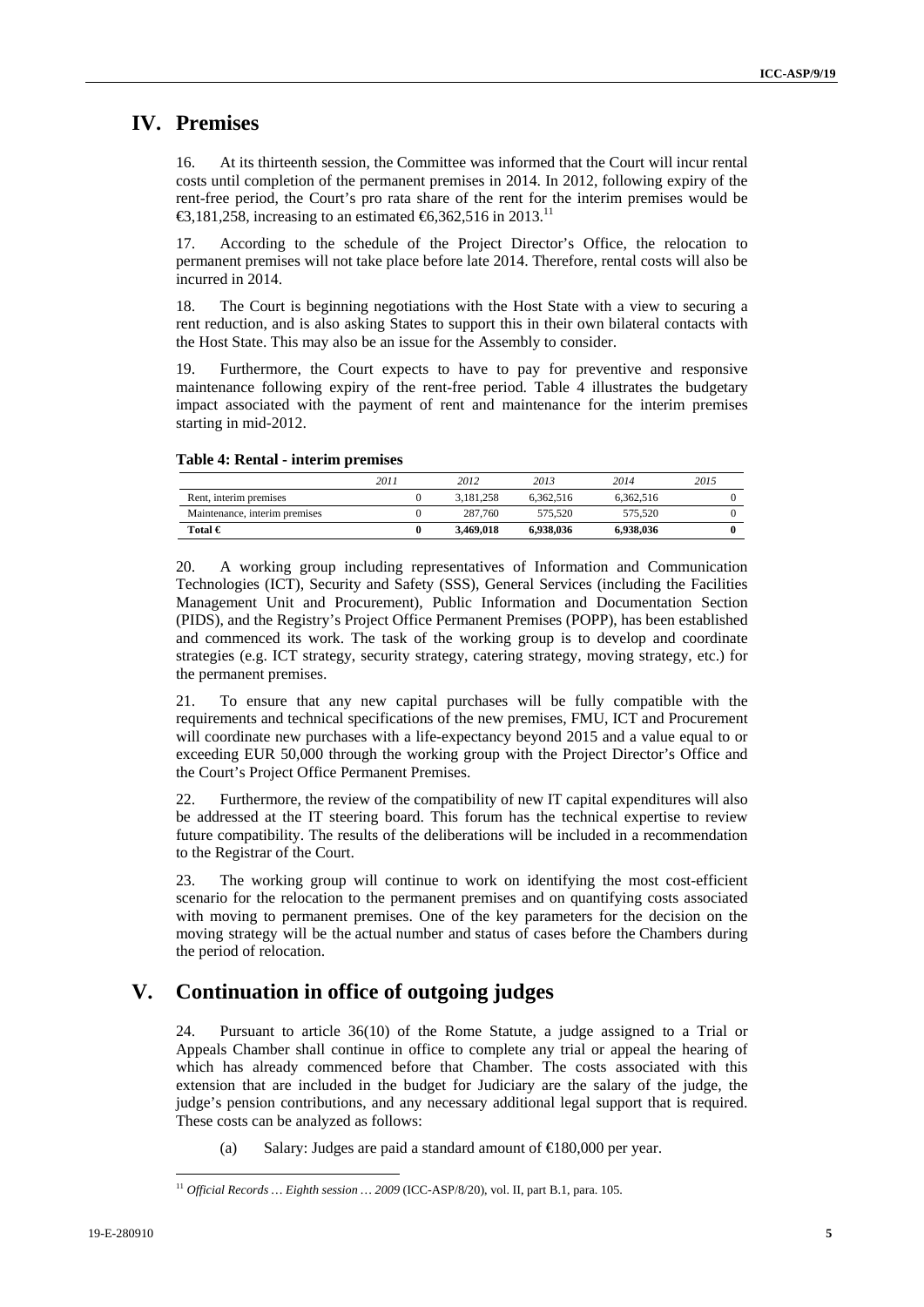(b) Pension: The pension will depend on the judge's personal circumstances and which pension scheme he/she is contributing to. These costs, based on 2010 pension assessments by the pension provider Allianz, could range from  $\epsilon 46,000$  to  $\epsilon 232,000$ .

(c) Legal support: Support at P-3 level would cost  $\bigoplus 07,500$  per year, as per the standard salary costs.

25. Therefore, the scenarios whereby the Court supports the extended mandate of a judge for a period of one year could potentially cost from  $\epsilon$ 226,000 (lower value pension scheme and no additional legal support) to €19,500 (higher value pension scheme and additional legal support). This represents a monthly range of approximately  $\in$ 18,800 to €43,300.

26. The Court foresees the possible extension of one Judge's mandate into 2011 but is unable to predict the cost of this, because at present it is impossible to indicate the length of potential reparations proceedings in the Lubanga case. The Court will not request additional funding at this time and will attempt to implement additional efficiency measures during 2011 in order to offset any costs incurred in relation to this extension. Due to the complexity of trials and proceedings, it is not within the capabilities of the Court to be able to predict continuation in office for the years 2012-2015 at this time.

# **VI. Procurement, Amortization, Cash Management and Financial Plans**

27. Regulation  $2.1<sup>12</sup>$  establishes that the Court's financial period shall consist of one calendar year unless otherwise decided by the Assembly of States Parties (hereinafter "the Assembly"). The Court's procurement plan for goods, works and services is based on the annual requirements contained in its approved programme budget for each financial period and updated on a quarterly basis in consultation with the corresponding certifying officers. These regular meetings ensure that adequate time is given to complete the necessary procurement tendering process. These meeting are further supported by regular updates to the Certifying Officers regarding contractual renewals and commitments.

28. In light of the present report, the Court will incorporate its capital investment requirements of vehicles and equipment in its future procurement plans. Requirements related to IPSAS implementation will also be included, once the Assembly approves the Court's proposed budget and IPSAS implementation schedule.

29. The Court will continue conducting joint procurements with other international organizations in order to find opportunities to reduce procurement costs.

30. As regards the amortization, cash management and financial plans, the Court has reviewed past plans and correspondingly has revised its amortization and cash flow management plan for both vehicles and equipment. These projections, as presented in the following tables, highlight the cash requirements to finance the planned investments. Projections will be reviewed and monitored on a regular basis to adjust the amortization schedules and their effect on the Court's cash requirements.

31. Considering the Court's move to new premises, the current equipment acquisition and replacement plan has been kept to the bare minimum for 2014 and 2015.

32. Adoption of IPSAS by the Court would bring about certain key policy changes with regard to asset management and valuation. The Court would no longer expend these investments and instead would capitalize them as assets. Depreciation would be charged for different asset classes based on the individual remaining useful life of the asset (IPSAS 17 property, plant and equipment). Accordingly, the financial statements of the Court would present the value of such assets on the basis of the written-down value instead of the original acquisition cost.

33. Table 5 presents the revised amortization plan for replacement of vehicles and equipment. The value of each item of investment has also been given.

<sup>12</sup> *Official Records … First session … 2002* (ICC-ASP/1/3), part II.D.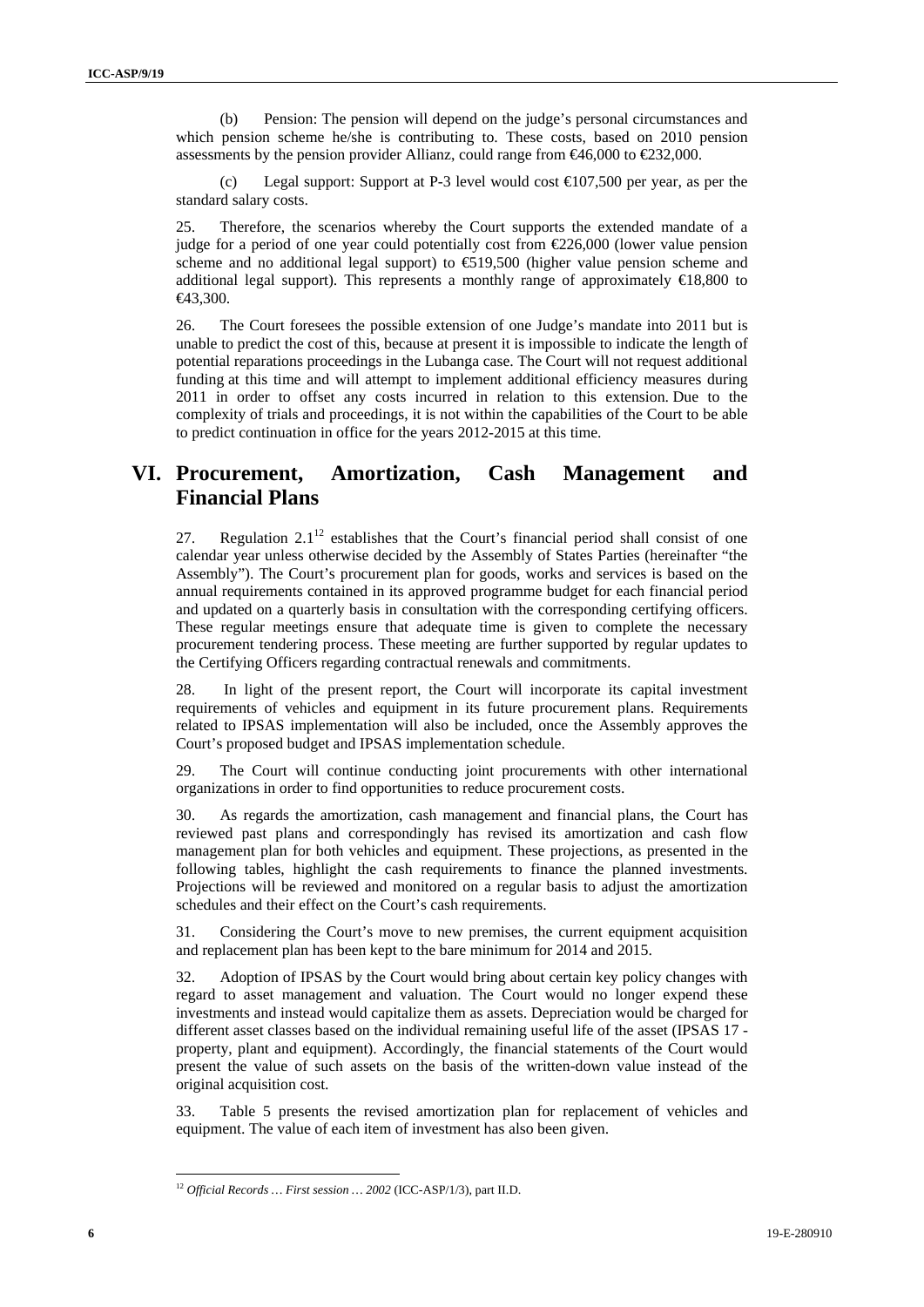| Table 5: Updated vehicle and equipment amortization plan |  |
|----------------------------------------------------------|--|
|----------------------------------------------------------|--|

|                                                                                             |     |                           | <b>Amortization Plan</b> |           |
|---------------------------------------------------------------------------------------------|-----|---------------------------|--------------------------|-----------|
| Item*                                                                                       | Qty | Original Year             | Update                   | Value     |
| <b>Vehicles</b>                                                                             |     |                           |                          |           |
| Vehicle, Toyota Land Cruiser - N'Djamena                                                    | 01  | 2011                      | 2012                     | 50,285    |
| Vehicle, Toyota Corolla - N'Djamena                                                         | 01  | 2014                      | 2014                     | 25,000    |
| Vehicle, Toyota Land Cruiser - Abeche                                                       | 05  | 2011                      | 2012                     | 286,071   |
| Vehicle, Toyota Land Cruiser- Bunia                                                         | 02  | 2011                      | 2012                     | 216,089   |
| Vehicle, Nissan Patrol - Bunia                                                              | 01  | 2011                      | 2011                     | 34,182    |
| Vehicle, Nissan Patrol - Bunia                                                              | 01  | 2011                      | 2012                     | 34,182    |
| Vehicle, Nissan (3 Terrano, 1 Patrol) - Kampala                                             | 01  | 2011                      | 2011                     | 50,000    |
| Vehicle, Nissan (3 Terrano, 1 Patrol) - Kampala                                             | 03  | 2011                      | 2012                     | 150,000   |
| Vehicle, Toyota Land Cruiser- Kampala                                                       | 02  | 2011                      | 2012                     | 216,089   |
| Vehicle, Nissan Patrol - Kampala                                                            | 02  | 2012                      | 2012                     | 73,159    |
| Vehicle, Toyota Land Cruiser- Bangui                                                        | 05  | 2013                      | 2013                     | 250,211   |
| Vehicle, Toyota (1 Mini Bus Hiace, 1 Avanza) - Bangui                                       | 02  | 2014                      | 2014                     | 50,000    |
| Vehicle, Nissan - Kinshasa                                                                  | 02  | 2011                      | 2012                     | 100,000   |
| Vehicle, Nissan - Kinshasa                                                                  | 01  | 2011                      | 2011                     | 50,000    |
| Vehicle, Toyota Mini Bus Hiace - Kinshasa                                                   | 01  | 2014                      | 2014                     | 35,000    |
| Vehicle, Toyota Land Cruiser- Kinshasa                                                      | 02  | 2011                      | 2012                     | 216,089   |
| Vehicle, Nissan Patrol - Kinshasa                                                           | 02  | 2014                      | 2014                     | 121,249   |
| Vehicle, Mercedes Benz (passenger)                                                          | 01  | 2014                      | 2014                     | 37,000    |
| Vehicle BMW 520D (passenger)                                                                | 01  | 2011                      | 2014                     | 37,000    |
| Van, Chrysler (passenger)                                                                   | 01  | 2013                      | 2013                     | 36,000    |
| Van, Renault Modus (passenger)                                                              | 01  | 2011                      | 2014                     | 19.000    |
| Van, Renault Trafic8 (passenger)                                                            | 01  | 2012                      | 2012                     | 39,000    |
| Van, Renault Trafic9 (passenger)                                                            | 01  | 2012                      | 2014                     | 31,500    |
| Van, Renault (cargo)                                                                        | 01  | 2011                      | 2012                     | 24,000    |
| Van, Renault Kangoo (passenger)                                                             | 01  | 2011                      | 2013                     | 19,000    |
| Vehicles (Initial Response Systems, Victims and Witnesses Unit)                             | 3.5 | 2009-2010                 | n/a                      | $\Omega$  |
| Total Vehicles $\epsilon$                                                                   |     |                           |                          | 2,200,106 |
| Equipment                                                                                   |     |                           |                          |           |
| Terminal, trailer-mounted 3.9 - Abeche                                                      | 01  | 2011                      | 2012                     | 122,603   |
| Terminal, trailer-mounted 3.9 - Bangui                                                      | 01  | 2012                      | 2012                     | 119,809   |
| Terminal, trailer-mounted 3.9 - Bunia                                                       | 01  | 2012                      | 2012                     | 119,809   |
| $X$ -ray machine $-5030$ (will be replaced by 6040 or equivalent)                           | 02  | 2013                      | 2013                     | 120,000   |
| X-ray machine - 6040                                                                        | 01  | 2013                      | 2013                     | 60,000    |
| $X$ -ray machine $-100/100$                                                                 | 01  | 2013                      | 2013                     | 100,000   |
| $X$ -ray machine - 6040                                                                     | 02  | 2014                      | 2014                     | 120,000   |
| $X$ -ray machine $-5030$ (will be replaced by 6040 or equivalent)                           | 02  | 2014                      | 2014                     | 120,000   |
| X-ray machine - 6040                                                                        | 01  | 2014                      | 2014                     | 60,000    |
| Access control system (upgrade of access cards and card readers)                            | 01  | 2011                      | 2012                     | 75,000    |
| Power/data pillars for power and data connection                                            |     | 2011                      | 2012                     | 100,000   |
| CCTV and PC monitors in control systems                                                     |     | 2011                      | 2012                     | 55,750    |
| Computers MM800 and servers that manage security system                                     |     | 2011                      | 2012                     | 50,000    |
| Storage Area Network (for storage and retrieval of all documents and<br>transactional data) | 01  | 2011                      | 2012                     | 2,020,000 |
| Courtroom equipment (staggered) replacement: all audio-visuals and<br>network equipment     | 01  | 2012, 2013, 2014,<br>2015 | 2012, 2013,<br>2014,2015 | 2,450,000 |
| Public Key Infrastructure (safe encrypted method for sending<br>confidential documents)     | 01  | 2014                      | 2014                     | 200,000   |
| Total Equipment $\epsilon$                                                                  |     |                           |                          | 5,892,971 |
| Grand Total Vehicles and Equipment €                                                        |     |                           |                          | 8,093,077 |

*\* Also, the cooling system for Local Area Network (LAN) rooms and the replacement of fluorescent light bulbs and starters originally planned for 2011 was brought forward to 2010.* 

34. Table 6 below shows the rescheduling plan for acquisition of vehicles and equipment. Essentially, the acquisitions planned for 2011 have now been postponed by one year, and the same applies to 2012.

**Table 6: Vehicle and equipment acquisition plan\*** 

| <i>Item</i>                                       | Uħ | Original Year | Update | Value   |
|---------------------------------------------------|----|---------------|--------|---------|
| Vehicle BMW 530i (passenger)                      | 02 | 2010          | 2012   | 90,000  |
| Fixed videoconference system at all field offices | 05 | 2011          | 2012   | 250,000 |
| Video Matrix at all input points                  |    | 2012          | 2013   | 400,000 |